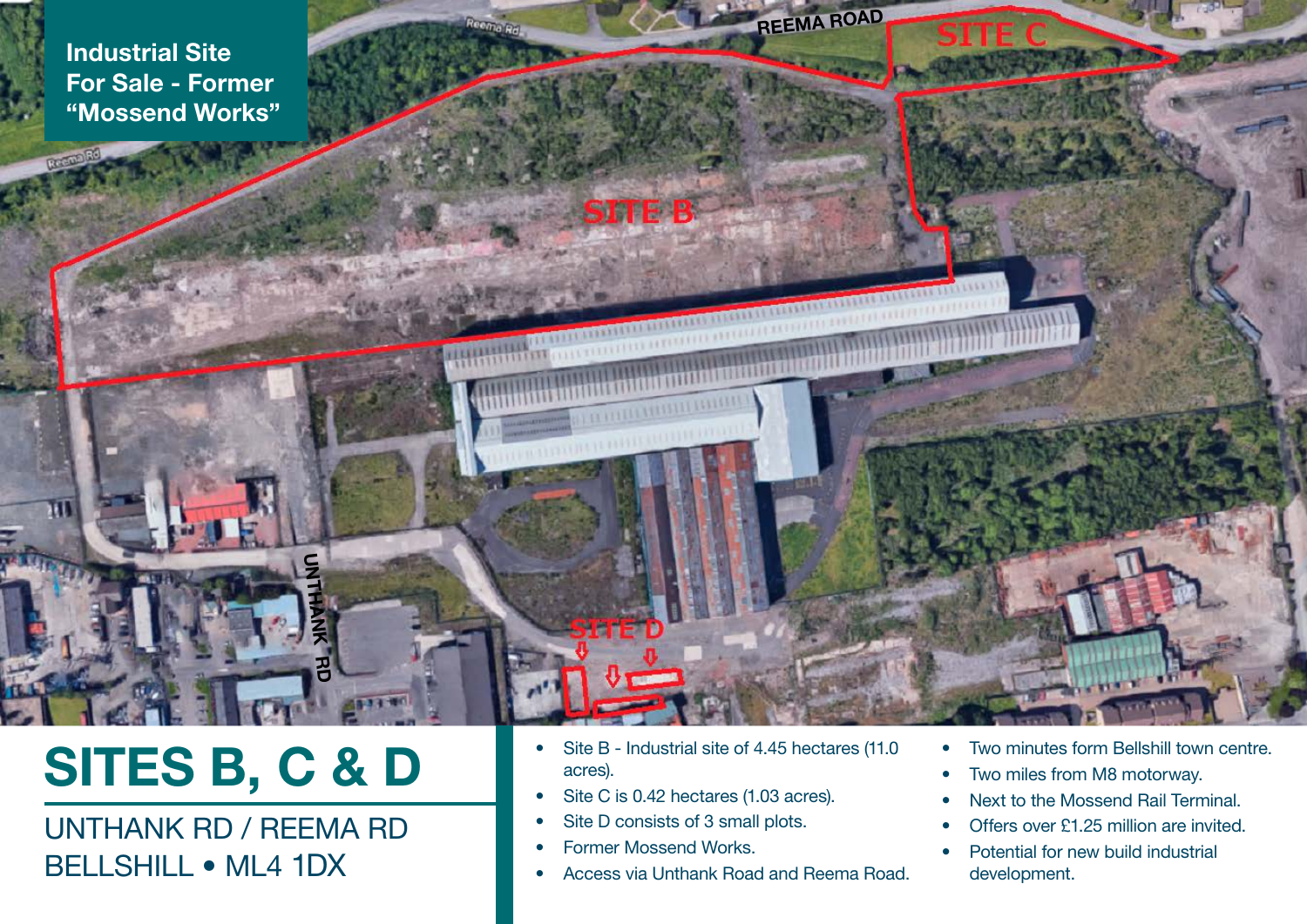#### LOCATION

The former Mossend Works is located merely 2 minutes from Bellshill town centre. Bellshill is well established commuter town for Glasgow and is located in the heart of Lanarkshire.

Bellshill is approximately 12 miles west of Glasgow City Centre in the heart of Lanarkshire and 40 miles from Edinburgh and has a resident population in the order of 20,650 persons.

Belllshill is synonymous with business and industrial uses and is strategically located with nearby access access to and from Scotland's major motorway networks.

Nearby occupiers include Haig David and DP Schenker, Aldi and Tesco.

#### **DESCRIPTION**

Historically the site has been use for a variety of industrial uses including a major steelworks and engineering works but has since lain vacant and unused for approximately 15 years.

The site is surrounded by industrial uses and for the most part is level and benefits from an element of privacy from Reema Road in the way of large well established trees to the northern boundary.

The site is zoned for industrial uses, and is ideal for open storage and/or transport uses as well as for industrial development consideration will also be given to some division of the site and our clients would be interested in exploring this further where appropriate.

Site D is the footprints of 3 small plots of buildings that have been since demolished.

Title information available for all sites.

#### AREA

Site B extends to 4.45 hectares (11.0 acres) or thereby.

Site C extends to 0.42 hectares (1.03 acres).

#### PRICE

Our clients are seeking offers over £1.25 million exclusive of VAT for the benefit of their freehold interest.

### LEGAL COSTS

Each party to be responsible for their own legal costs incurred.

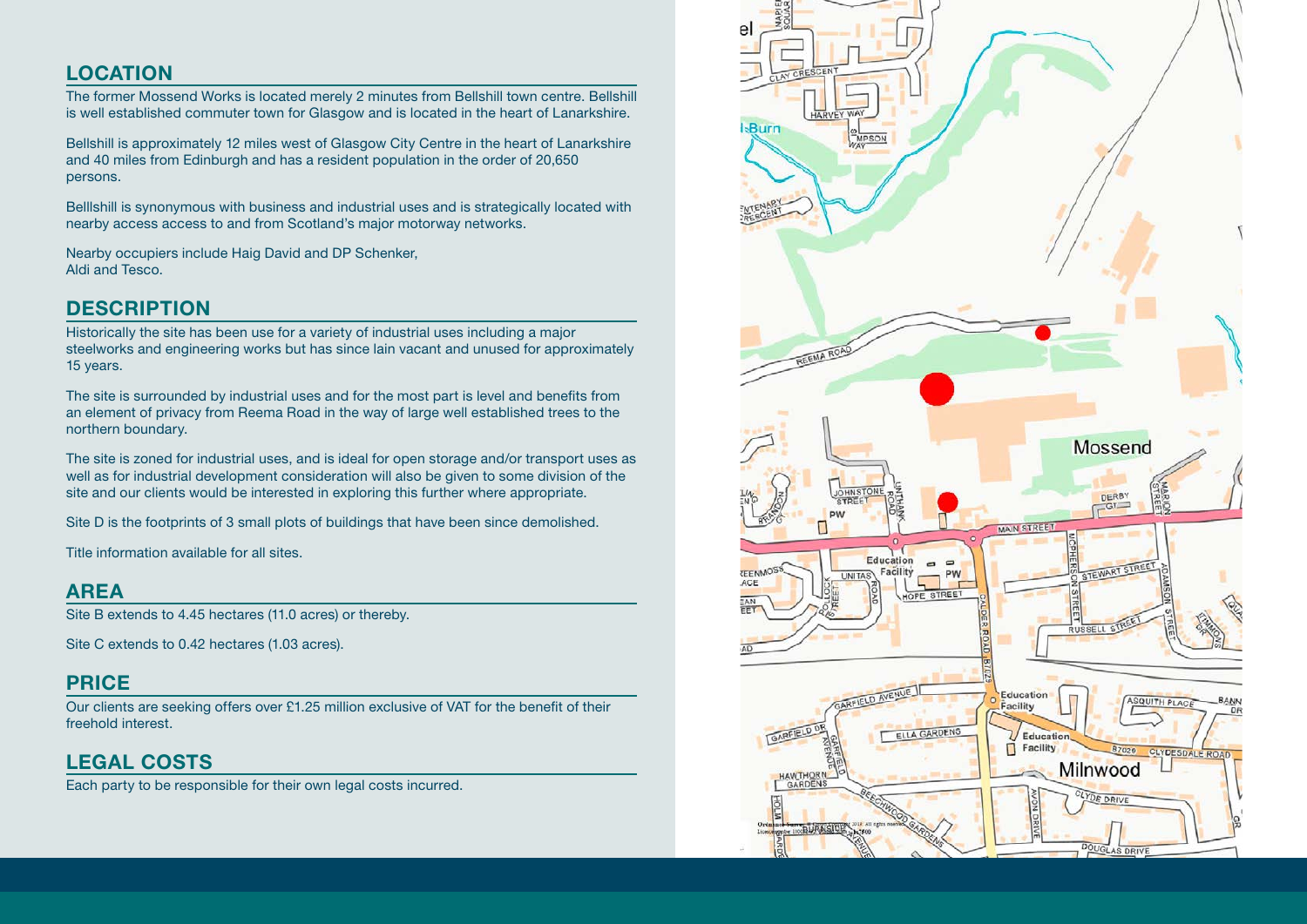